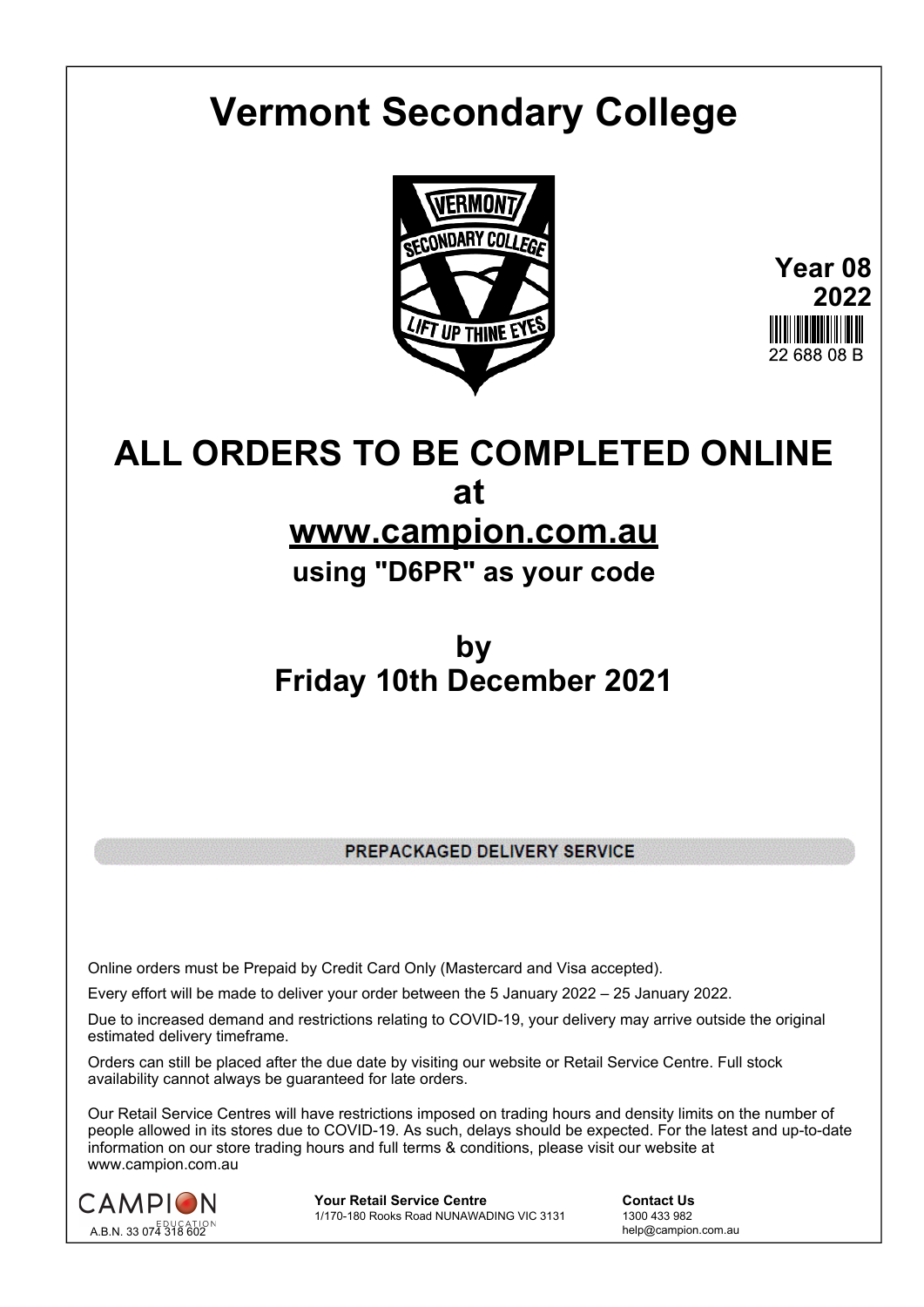| TICK THE BOX FOR THE ITEMS REQUIRED -                                                                                                                                         | TICK THE BOX FOR THE ITEMS REQUIRED |                  |                                                                                                                  |       |                          |                  |
|-------------------------------------------------------------------------------------------------------------------------------------------------------------------------------|-------------------------------------|------------------|------------------------------------------------------------------------------------------------------------------|-------|--------------------------|------------------|
| Price<br><b>Description</b>                                                                                                                                                   | lV                                  | Location         | <b>Description</b>                                                                                               | Price | V                        | Location         |
| Year <sub>08</sub>                                                                                                                                                            |                                     |                  | <b>HISTORY</b>                                                                                                   |       |                          |                  |
| Please note that there are digital products (eCode or cCode) on this Resource List.                                                                                           |                                     |                  | No Text Required                                                                                                 |       |                          |                  |
| These items can only be ordered online, and cannot be refunded for change of mind.<br>These products are single user licences and are only valid for 1 year (unless otherwise |                                     |                  |                                                                                                                  |       |                          | P55153           |
| stated).                                                                                                                                                                      |                                     |                  | <b>INTRODUCTION TO FOOD STUDIES</b>                                                                              |       |                          |                  |
| <b>DIARY</b>                                                                                                                                                                  |                                     |                  | No Text Required                                                                                                 |       |                          |                  |
| 1 x Vermont Secondary College School Diary 2022  \$11.20 1                                                                                                                    |                                     | P52532           |                                                                                                                  |       |                          |                  |
| (The College strongly recommends that students purchase this diary for individual use                                                                                         |                                     |                  | 1 x Apron Cotton Black (Centre & Pencil Pockets) \$16.95 24                                                      |       |                          | P52044<br>P55111 |
| during the year).                                                                                                                                                             |                                     |                  | 1 x Loose Leaf Refills Reinforced A4 7mm Pkt 50  \$2.10 26                                                       |       |                          | P56387           |
| <b>DIGITAL TECHNOLOGIES</b>                                                                                                                                                   |                                     |                  | <b>MATHEMATICS</b>                                                                                               |       |                          |                  |
| No Text Required                                                                                                                                                              |                                     |                  | 1 x Cambridge VIC Essential Maths 8 (Print & Digital) \$72.95 27                                                 |       |                          | P08232           |
|                                                                                                                                                                               |                                     |                  | 1 x Calculator Casio Scientific FX-82AU Plus II 2E \$38.95 28                                                    |       |                          | P52000           |
| <b>DRAMA</b>                                                                                                                                                                  |                                     |                  | (Retain for following year)                                                                                      |       |                          |                  |
| No Text Required                                                                                                                                                              |                                     |                  |                                                                                                                  |       |                          |                  |
|                                                                                                                                                                               |                                     |                  | 1 x Display Book A4 20 Pocket Black Refillable \$2.00 30                                                         |       |                          | P55154<br>P55442 |
| 1 x Display Book A4 20 Pocket Black Refillable \$2.00 2                                                                                                                       |                                     | P55442           | 1 x Display Book A4 20 Pocket Navy Blue Refillable  \$2.00 31                                                    |       |                          | P55443           |
| <b>ENGLISH</b>                                                                                                                                                                |                                     |                  |                                                                                                                  |       |                          | P55652           |
| Students will need to purchase 1 e-book, ranging in cost between \$10.00 to \$25.00, for                                                                                      |                                     |                  | 1 x Maths-Pro Mathematics & Geometry Template \$14.50 33                                                         |       |                          | P55845           |
| Semester 2. Information regarding the choice of text, will be provided by the<br>classroom teacher.                                                                           |                                     |                  | (Retain from previous year)                                                                                      |       |                          |                  |
| 1 x Oxford AC English Knowledge & Skills 2<br>\$29.95                                                                                                                         | $3$ $\Box$                          | P04896           | 2 x Pen Ballpoint Cap Type Black Medium  \$0.70 34 □                                                             |       |                          | P56094           |
|                                                                                                                                                                               |                                     |                  | 2 x Pen Ballpoint Cap Type Blue Medium \$0.70                                                                    |       | $35\Box$                 | P56095           |
|                                                                                                                                                                               | $4\Box$                             | P10615           | 2 x Pen Ballpoint Cap Type Red Medium \$0.70                                                                     |       | 36 I I                   | P56096           |
|                                                                                                                                                                               | $5\Box$                             | P55111           |                                                                                                                  |       |                          | P56182<br>P56328 |
|                                                                                                                                                                               | $6\Box$<br>$7\Box$                  | P55151<br>P55153 | 1 x Eraser Plastic Pencil Large With Sleeve  \$0.40 39                                                           |       |                          | P58510           |
| 1 x Dividers PVC A4 5 Tab Multi/Coloured\$2.05                                                                                                                                | 8 □                                 | P55710           |                                                                                                                  |       |                          |                  |
|                                                                                                                                                                               | 9 □                                 | P56328           | <b>SCIENCE</b>                                                                                                   |       |                          |                  |
| <b>FRENCH</b>                                                                                                                                                                 |                                     |                  | 1 x Digital Oxford VIC Science 8 (Access Code) 2E  \$44.95 40 ORDER ONLINE E30054<br>New Edition for 2022        |       |                          |                  |
| 1 x Oxford School French Dictionary 2017 Edition                                                                                                                              | $$17.95$ 10 $\Box$                  | P02414           | 4 x Display Book A4 20 Pocket Black Refillable \$8.00 42                                                         |       |                          | P55153<br>P55442 |
| (Retain from previous year and for Year 9)                                                                                                                                    |                                     |                  | <b>VISUAL COMMUNICATION DESIGN</b>                                                                               |       |                          |                  |
|                                                                                                                                                                               |                                     |                  | No Text Required                                                                                                 |       |                          |                  |
| 1 x Display Book A4 20 Pocket Black Refillable \$2.00 12                                                                                                                      |                                     | P55152<br>P55442 |                                                                                                                  |       |                          |                  |
| <b>GEOGRAPHY</b>                                                                                                                                                              |                                     |                  |                                                                                                                  |       |                          | P56112           |
|                                                                                                                                                                               |                                     |                  | 1 x Visual Art Diary A4 110gsm 60 Sheet/120 Page \$5.65 44                                                       |       |                          | P58197           |
| No Text Required                                                                                                                                                              |                                     |                  | <b>GENERAL STATIONERY</b><br>1 x Padlock Combination Master 1525 With Key                                        |       | $$20.95$ 45 $\Box$       | P50151           |
| 1 x Display Book A4 20 Pocket Navy Blue Refillable  \$2.00 13                                                                                                                 |                                     | P55443           |                                                                                                                  |       |                          |                  |
|                                                                                                                                                                               |                                     | P55652<br>P56094 | (Retain from previous year)                                                                                      |       |                          |                  |
| 1 x Pen Ballpoint Cap Type Black Medium  \$0.35 15<br>1 x Pencils Coloured Colourush Pack of 24's \$9.55 16                                                                   |                                     | P56257           |                                                                                                                  |       |                          |                  |
|                                                                                                                                                                               |                                     | P56168           | 1 x Earphones Stereo Ultra Lightweight With Adapter  \$13.95 46                                                  |       |                          | P50345           |
| <b>GERMAN</b>                                                                                                                                                                 |                                     |                  | (Retain from previous year)                                                                                      |       |                          |                  |
| 1 x Langenscheidt German Pocket Dictionary (Deut- \$48.95 18                                                                                                                  |                                     | P11913           | 1 x Pen Ballpoint Artline Flow Retractable 4-Colour                                                              |       | $$3.35$ 47 $\Box$        | P51241           |
|                                                                                                                                                                               |                                     |                  | 1 x USB Pocket Flash Drive 32GB - NO RETURNS  \$13.95                                                            |       | 48 I I                   | P52086           |
| (Retain from previous year and for Year 9)                                                                                                                                    |                                     |                  |                                                                                                                  |       | 49 □                     | P55111           |
|                                                                                                                                                                               |                                     | P55152           |                                                                                                                  |       | $50$ $\Box$              | P55991           |
| 1 x Display Book A4 20 Pocket Black Refillable \$2.00 20                                                                                                                      |                                     | P55442           |                                                                                                                  |       | $51$ $\Box$              | P56414           |
| <b>HEALTH &amp; PHYSICAL EDUCATION</b>                                                                                                                                        |                                     |                  | 1 x Pencil Case Tartan Giant 375mm x 264mm 2 Zip \$4.60<br>1 x Sharpener Pencil Plastic Double Hole (HQ)  \$0.55 |       | $52 \Box$                | P56216<br>P56244 |
|                                                                                                                                                                               |                                     |                  | 1 x Pencils Coloured Colourush Pack of 24's \$9.55                                                               |       | $53$ $\Box$<br>54 $\Box$ | P56257           |
| No Text Required                                                                                                                                                              |                                     |                  |                                                                                                                  |       | 55 T                     | P56328           |
|                                                                                                                                                                               |                                     | P55151           | 1 x Loose Leaf Refills Reinforced A4 7mm Pkt 50  \$2.10                                                          |       | 56 I I                   | P56387           |
| 1 x Display Book A4 20 Pocket Black Refillable \$2.00 22                                                                                                                      |                                     | P55442           | 1 x Scissors Large General Purpose 210mm \$3.80 57                                                               |       |                          | P56446           |
|                                                                                                                                                                               |                                     |                  |                                                                                                                  |       |                          |                  |

22 L0688 08 B - Vermont Secondary College Year 08 Printed: Thursday 4 November 2021 8:56 AM (@ denotes price G.S.T. exempt) V1 Page 2 of 3